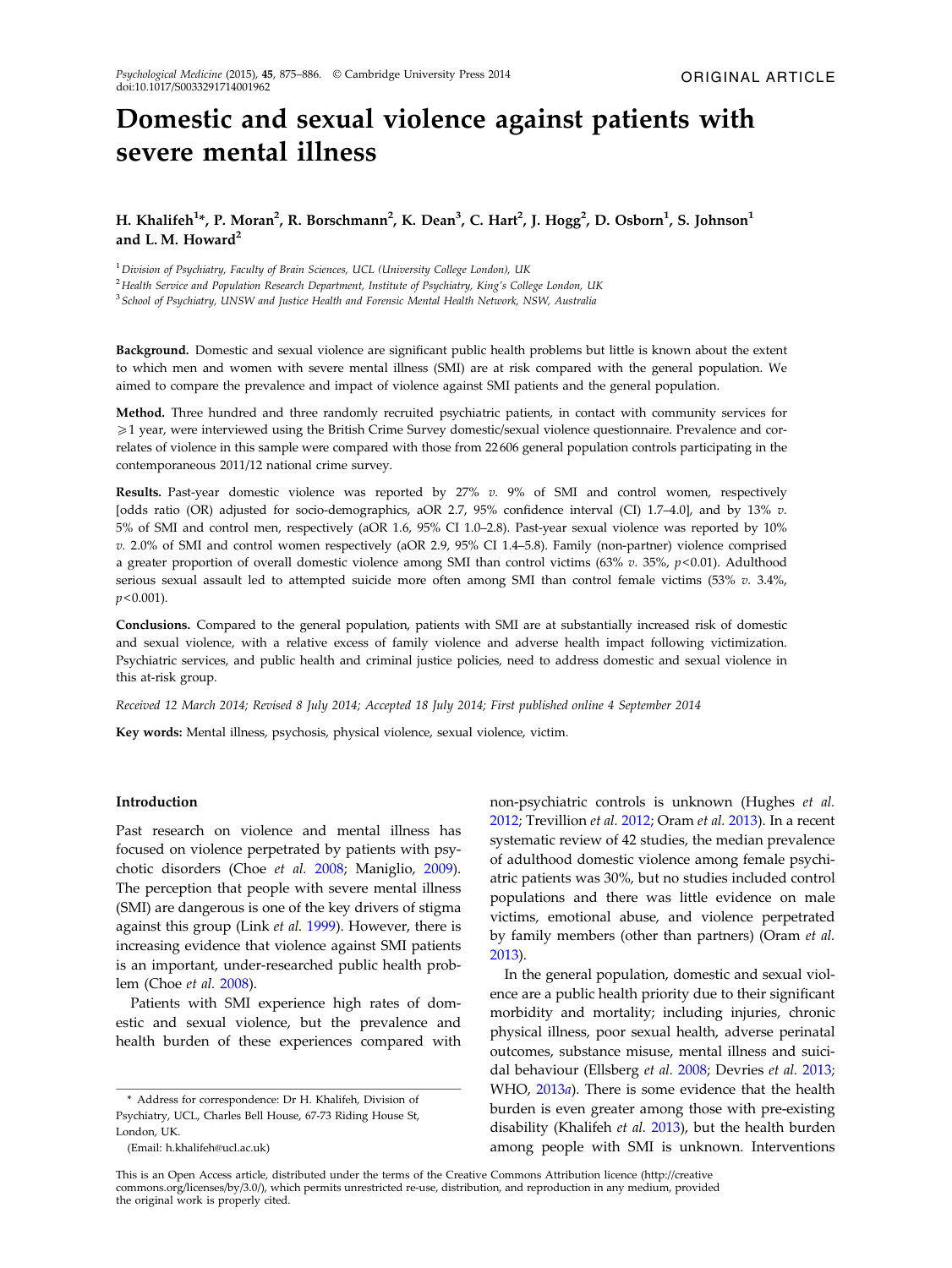are primarily based on evidence obtained from general population and primary-care samples (Feder et al. [2013;](#page-10-0) Taft et al. [2013](#page-11-0)), but findings may not generalize to psychiatric populations, where the nature and/or impact of violence may differ.

In order to address these key evidence gaps on the epidemiology of domestic and sexual violence against patients with SMI, we conducted a study which directly compared these outcomes among SMI patients and the general population. We tested the following hypotheses: (a) men and women with SMI would have increased odds of being victims of lifetime and past-year domestic and sexual violence compared to those without SMI, (b) family (non-partner) violence would comprise a greater proportion of domestic violence among victims with SMI than general population victims, (c) violence would lead to greater adverse health effects and less disclosure among victims with SMI than general population victims.

#### Method

#### Design

We recruited patients with SMI under the care of community mental health services using simple random sampling, and interviewed them using a modified version of the Crime Survey for England and Wales (CSEW) questionnaire (which includes an optional selfcompletion module on being a victim of domestic or sexual violence). We compared findings from our patient sample with findings from participants in the contemporaneous Office for National Statistics (ONS) cross-sectional crime survey (CSEW).

## Setting and participants

The patient sample was recruited from 19 community mental health teams (CMHTs) in two National Health Service (NHS) mental health organizations (Camden and Islington NHS Foundation Trust and South London and Maudsley NHS Foundation Trust). These Trusts serve a population of 1.5 million people living in a large diverse catchment area which includes pockets of deprivation and more affluent neighbourhoods. CMHTs serve people who require secondary mental healthcare, i.e. who have SMI (mainly affective and non-affective psychosis, but also severe non-psychotic mental disorders). Those requiring ongoing care are assigned a named key-worker, who plans and coordinates their care. We used central IT registers to identify all patients with a named keyworker in the included teams, and drew a random sample from which we recruited our participants (for the period September 2011–March 2013). Inclusion criteria for patients were: (a) age 18–59 years, (b) under

the care of CMHTs in one of six London boroughs for  $\geq 1$  year, (c) living in the community (i.e. not in long-stay rehabilitation wards). Exclusion criteria were poor English-language proficiency and lack of capacity to consent. In this study, we included participants who completed the domestic/sexual violence module.

The comparison group was drawn from participants in the 2011–2012 ONS crime survey (CSEW). The CSEW recruited a nationally representative sample of people living in private residential households. One adult per household was recruited (drawn at random from the household's adult residents). For this study, the inclusion criteria for the comparison sample were: (a) aged  $18-59$  years, (b) completed the domestic/sexual violence module. We conducted an additional sensitivity analysis, where the comparison group was restricted to the subgroup of CSEW participants who fulfilled the above two criteria and lived in London.

After complete description of the study to potential participants, written informed consent was obtained.

#### Interview procedures

The ONS national crime survey was conducted by lay interviewers in participants' homes (TNS-BMRB, 2012). It comprised: (a) a computer-assisted face-to-face interview with all participants, which measured sociodemographics and experiences of past-year crime and (b) an opt-in computer-assisted self-completion questionnaire, which focused on the more sensitive topics of domestic and sexual violence. For the latter, participants were given a laptop, asked to enter the answers themselves, and assured that their responses would remain hidden from the interviewer. In the national crime survey, the self-completion module is typically completed by 70% of eligible respondents (TNS-BMRB, 2012).

The patient survey was conducted by one of six interviewers (three psychologists, one psychiatrist and two research assistants). One interviewer from each site attended ONS CSEW interviewer training and trained the others, in order to keep interview procedures as similar to the ONS survey as possible. Patients completed the modules pertaining to sociodemographics, crime victimization, domestic and sexual violence, safety perceptions, experiences with the criminal justice system and alcohol/drug use. As with the ONS survey, all patients were interviewed using a computer-assisted face-to-face interview, and were then invited to participate in the self-completion module. As with the CSEW, the opt-in module was computer-assisted, with the patients being given a laptop and asked to enter the answers themselves in private. For the minority of patients who did not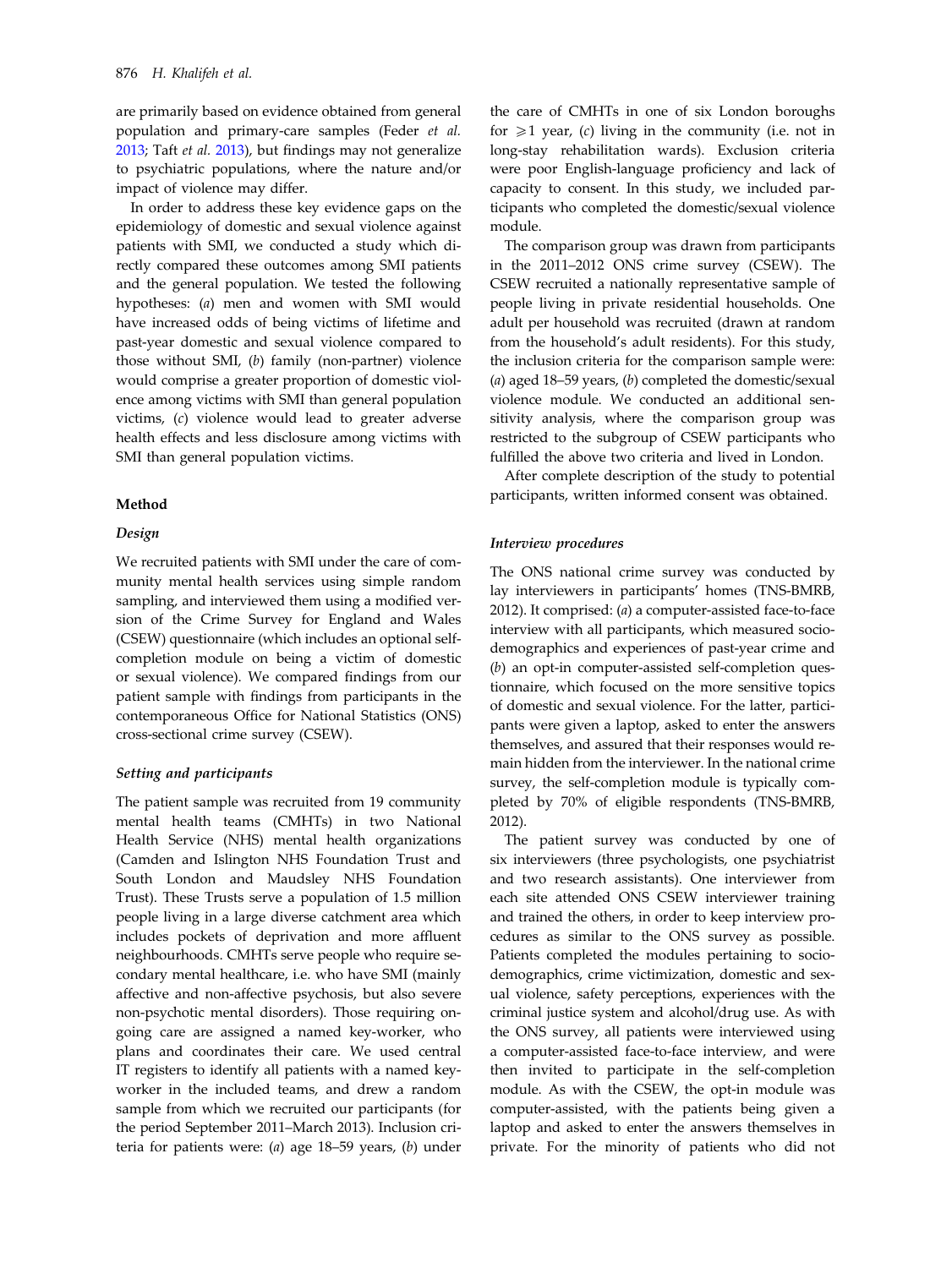want to do this, they were offered the option of either completing a paper-based questionnaire in private, or of having the questions read out to them by the interviewer. Where a paper-based version was used at the time of the interview, the interviewers entered the responses electronically shortly after the interview. All interviews were held in a quiet confidential location, in either a clinical setting or in the participant's home (depending on participant choice).

## Measures

The primary exposure was SMI, namely chronic mental illness requiring on-going care from secondary mental health services. In the study setting, the majority of such patients have affective or non-affective psychosis.

The main outcomes were: (1) being a victim of any domestic violence since the age of 16 and in the past year, (2) being a victim of any sexual violence since the age of 16 and in the past year. These outcomes were subdivided according to (a) the nature of violence, (b) the perpetrator, as detailed in Table 1. Sexual violence perpetrated by partners or family members was included in the definitions of both domestic violence and sexual violence, in accordance with international definitions (WHO, [2013](#page-11-0)b).

The following additional outcomes were only asked about among victims of serious sexual assault (SSA) (i.e. rape or attempted rape) since the age of 16: (1) impact, measured by asking victims if they had experienced any of the following as a result of SSA: (1a) physical illness or injury, (1b) psychosocial problems or (1c) suicide attempts (see Table 1 for details); (2) reporting of SSA (to professionals or informal social networks).

Potential socio-demographic confounders, which were identified a priori from the literature, were: age, sex, ethnicity, educational attainment, employment, lone adult in household, child(ren) in household, housing tenure and small area multiple deprivation index (Walby & Allen, [2004;](#page-11-0) Abramsky et al. [2011](#page-10-0); ONS, [2013](#page-11-0)). We explored the potential mediating effect of substance misuse (measured as frequency of drunkenness in the past year, and any past illicit drug use).

Clinical diagnosis was defined as the primary ICD-10 diagnosis recorded in the electronic clinical records.

#### Statistical analysis

All analyses were performed using Stata v. 12 (StataCorp., USA). Since we wished to examine outcomes in both men and women, all analyses were Table 1. Definition of outcomes

Domestic violence: Emotional, physical or sexual abuse (as defined below) perpetrated by partner (boyfriend or girlfriend; husband, wife or civil partner) or family member other than partner (parents, children, siblings or any other relatives).

Emotional abuse: perpetrator did any of the following:

- (a) Prevented them from having fair share of money.
- (b) Stopped them from seeing friends or relatives.
- (c) Repeatedly belittled them so they felt worthless.
- (d) Threatened to hurt them or someone close to them.
- (e) Threatened them with a weapon or threatened to kill them.
- Physical violence: perpetrator did any of the following:
- (a) Pushed them, held them down or slapped them.
- (b) Kicked, bit or hit them, or threw something at them.
- (c) Choked or tried to strangle them.
- (d) Used some other kind of force against them.

Sexual violence: perpetrator did any of the following in a way that caused fear, alarm or distress: (a) Indecently exposed themselves to them. (b) Touched them sexually when they did not want it (e.g. groping, touching of breasts or bottom, unwanted kissing).  $(c)$  Forced them to have sexual intercourse, or to take part in some other sexual act, when they made it clear that they did not agree or when they were not capable of consent (serious sexual assault). We divided sexual violence by perpetrator into sexual domestic violence (perpetrated by partner or family members) and sexual non-domestic violence (perpetrated by strangers or acquaintances). The control study sample was randomly divided into two groups with slightly different questions on the perpetrator of sexual violence- such that it was possible to estimate domestic sexual violence in the whole study sample, and non-domestic sexual violence in only half the sample. We were able to estimate these subtypes for the entire patient sample.

Adverse impact of serious sexual assaults (SSA): SSA led to one or more of the following: (a) Physical injuries/illness: minor bruising or black eye, scratches, severe bruising or bleeding from cuts, internal injuries or broken bones/teeth, other physical injuries, contracting a disease, becoming pregnant. (b) Psychological/social problems: mental or emotional problems, such as difficulty sleeping/nightmares; depression; low self-esteem; stopped trusting people/ difficulty in other relationships; stopped going out. (c) Suicide attempt.

stratified by gender. We estimated odds ratios (ORs) for domestic and sexual violence among patients with SMI compared with general population controls using multivariate logistic regression. We entered covariates in three sequential blocks (model 1: age only; model 2: add other socio-demographics; model 3: add substance misuse) to explore to what extent these domains accounted for any excess violence risk. We interpreted the latter with caution, since adjusting for potential mediators may bias the main-effect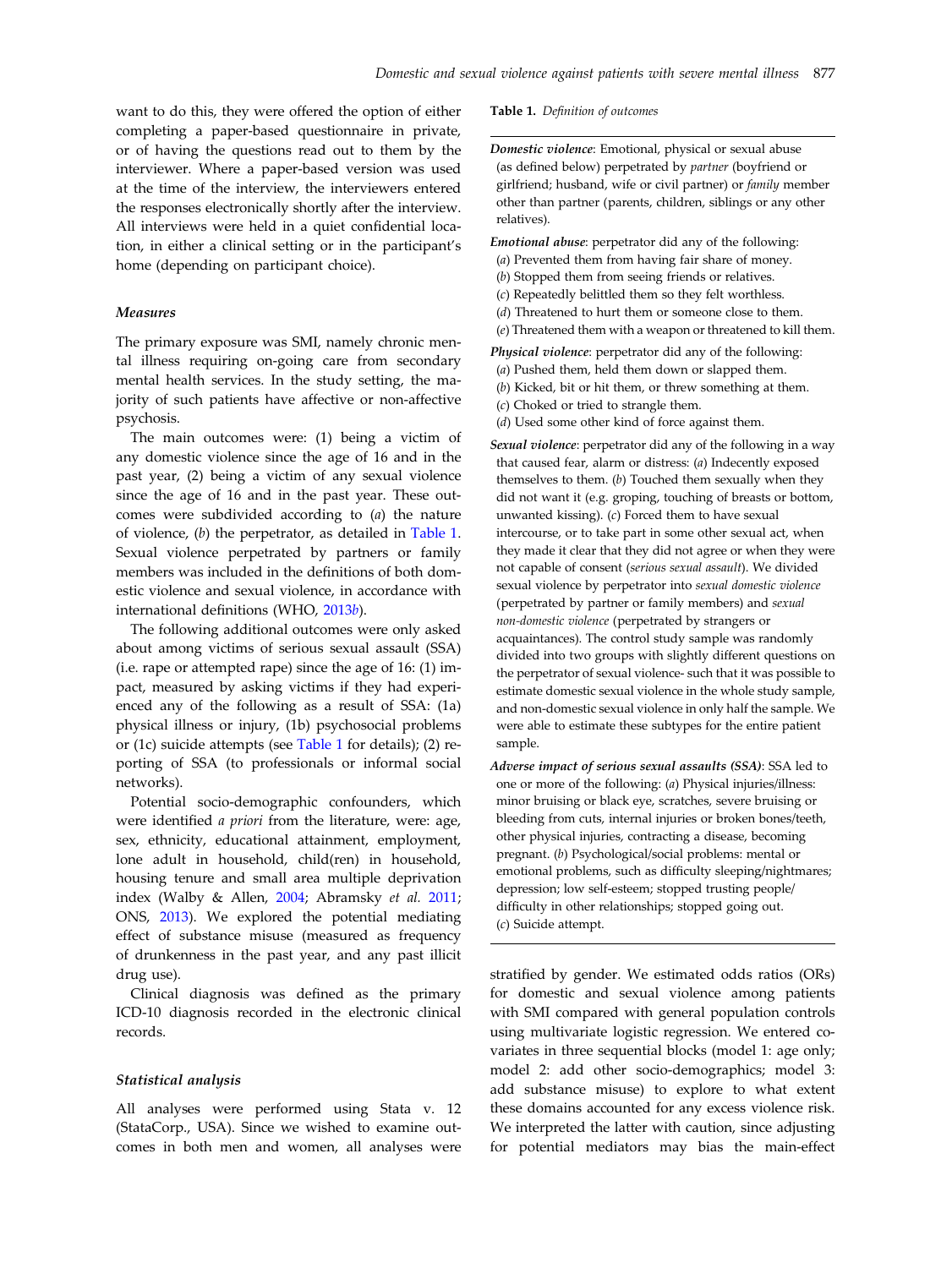#### <span id="page-3-0"></span>878 H. Khalifeh et al.

#### Table 2. Sample characteristics

| Socio-demographics                                                                      | Patients (total $N=303$ )<br>n (%) | Controls (total $N=22606$ )<br>$n\ (\%)$ | $p$ value for<br>patients v. controls |
|-----------------------------------------------------------------------------------------|------------------------------------|------------------------------------------|---------------------------------------|
| Age, years, mean (s.p.)                                                                 | 40.8(0.58)                         | 39.4 (11.3)                              | 0.04                                  |
| Sex                                                                                     |                                    |                                          | < 0.001                               |
| Male                                                                                    | 170 (56.1)                         | 10318 (45.6)                             |                                       |
| Female                                                                                  | 133 (43.9)                         | 12288 (54.4)                             |                                       |
| Ethnicity                                                                               |                                    |                                          | < 0.001                               |
| White                                                                                   | 124 (40.9)                         | 20499 (90.7)                             |                                       |
| <b>Black/Black British</b>                                                              | 72 (23.8)                          | 1504 (6.7)                               |                                       |
| Asian/Chinese/Other                                                                     | 106(35.0)                          | 592 (2.6)                                |                                       |
| Marital status                                                                          |                                    | < 0.001                                  |                                       |
| Single                                                                                  | 224 (73.9)                         | 9029 (39.9)                              |                                       |
| Married                                                                                 | 22(7.3)                            | 10098 (44.7)                             |                                       |
| Divorced/widowed                                                                        | 52 (17.2)                          | 3474 (15.4)                              |                                       |
| Never had partner                                                                       | 29(9.6)                            | 303(1.3)                                 | < 0.001                               |
| Living alone                                                                            | 208 (68.6)                         | 5947 (26.3)                              | < 0.001                               |
| Children in household                                                                   | 36(11.9)                           | 9238 (40.9)                              | < 0.001                               |
| Employment status                                                                       |                                    | < 0.001                                  |                                       |
| Employed                                                                                | 32(10.6)                           | 17909 (79.2)                             |                                       |
| Student/economically inactive                                                           | 29(9.6)                            | 2589 (11.5)                              |                                       |
| Long-term sick/unemployed                                                               | 242 (79.9)                         | 2085(9.2)                                |                                       |
| Tenancy                                                                                 |                                    |                                          | < 0.001                               |
| Owner                                                                                   | 18(5.9)                            | 13933 (61.6)                             |                                       |
| Rents private flat                                                                      | 88 (29.0)                          | 5453 (24.1)                              |                                       |
| Rents council flat (state-funded)                                                       | 196 (64.7)                         | 3179 (14.1)                              |                                       |
| Drunk $\geqslant$ 1 once/month                                                          | 49 (16.2)                          | 2275 (10.1)                              | 0.05                                  |
| Illicit drug use past year                                                              | 102(33.7)                          | 1684 (7.4)                               | < 0.001                               |
| Clinical characteristics                                                                |                                    |                                          |                                       |
| Diagnosis                                                                               |                                    |                                          |                                       |
| Schizophrenia and related disorders                                                     | 181 (59.7)                         |                                          |                                       |
| Bipolar affective disorder                                                              | 35 (11.6)                          |                                          |                                       |
| Recurrent depressive disorder                                                           | 30(9.9)                            |                                          |                                       |
| Personality disorder                                                                    | 23(7.6)                            |                                          |                                       |
| Other                                                                                   | 34 (11.2)                          |                                          |                                       |
|                                                                                         |                                    |                                          |                                       |
| History of involuntary hospital admission<br>Number of hospital admissions, mean (s.D.) | 162(53.5)                          |                                          |                                       |
| Illness duration, mean (S.D.)                                                           | 3(3.5)<br>13(8.9)                  |                                          |                                       |
|                                                                                         |                                    |                                          |                                       |

Values given are  $n$  (%) unless stated otherwise.

estimates (Robins & Greenland, [1992](#page-11-0); Hernandez Diaz et al. [2006\)](#page-11-0).

We compared health impact and disclosure of SSA among victims with and without SMI using  $\chi^2$  tests.

Past literature had suggested that the gender gap seen in the general population (with excess risk for women for domestic and sexual violence) was attenuated among people with SMI (Khalifeh & Dean, [2010](#page-11-0)). To explore this, we estimated the crude and adjusted ORs for domestic and sexual violence in women compared to men among patients with SMI and then among general population controls.

We conducted a sensitivity analysis, comparing adulthood and past-year domestic and sexual violence against the patient sample compared to a subgroup of CSEW participants who lived in London.

# Results

Note that all reported 'adjusted odds ratios' below refer to ORs adjusted for socio-demographics (model 2 in [Tables 3](#page-4-0) and [4\)](#page-5-0). We comment separately on ORs additionally adjusted for substance misuse (model 3 in [Tables 3](#page-4-0) and [4\)](#page-5-0).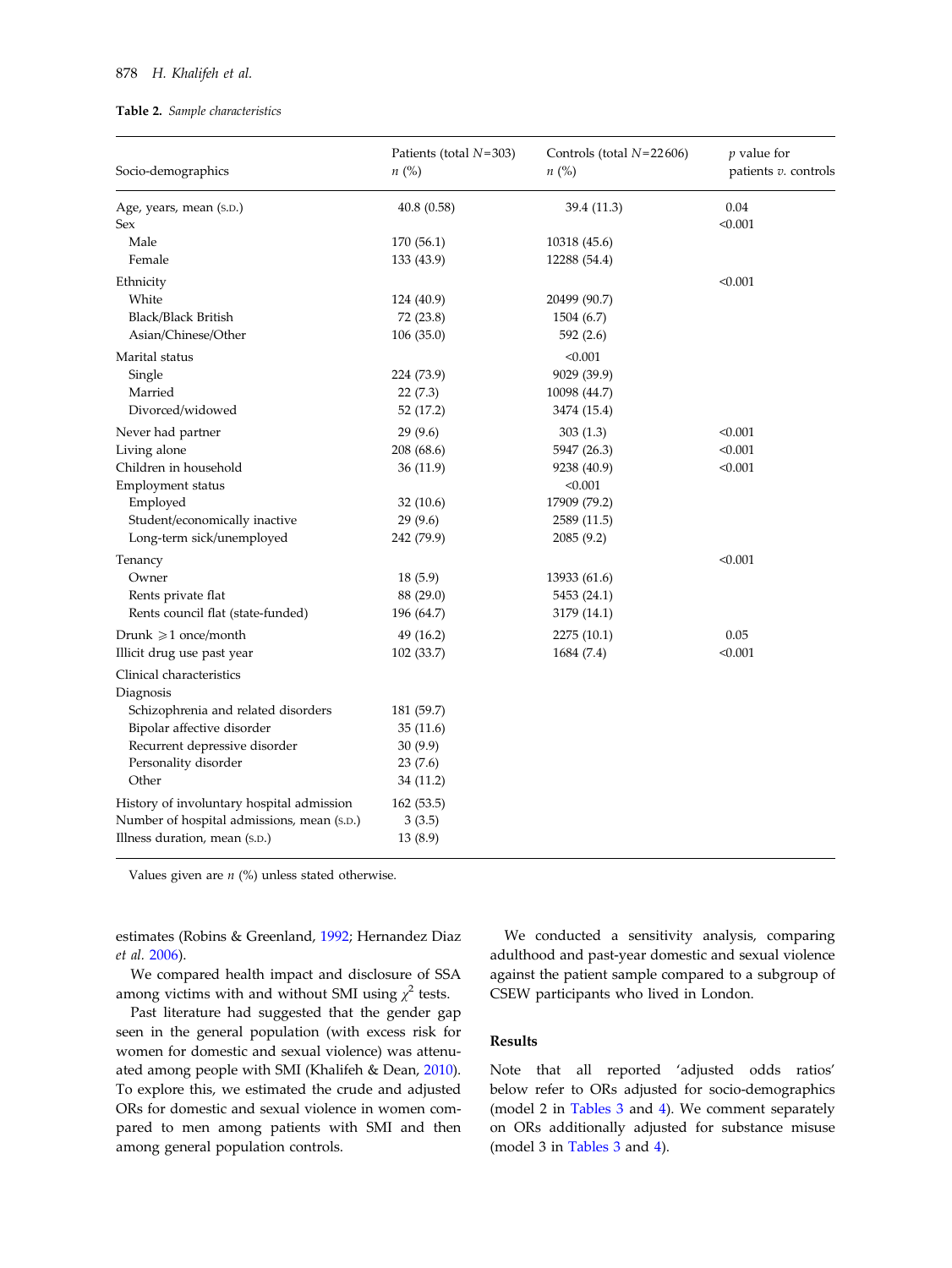|                     | Prevalence  |                                |             |                                | Relative odds        |              |                |                          |              |                          |                          |              |                |
|---------------------|-------------|--------------------------------|-------------|--------------------------------|----------------------|--------------|----------------|--------------------------|--------------|--------------------------|--------------------------|--------------|----------------|
|                     | Patients    |                                | Controls    |                                | Model 1 <sup>b</sup> |              |                | Model $2c$               |              |                          | Model 3 <sup>d</sup>     |              |                |
|                     | Total $N^a$ | $n$ victims $\left(\% \right)$ | Total $N^a$ | $n$ victims $\left(\% \right)$ | <b>OR</b>            | 95% CI       | $\mathfrak{p}$ | <b>OR</b>                | 95% CI       | $\mathcal{V}$            | <b>OR</b>                | 95% CI       | $\mathfrak{p}$ |
| Women               |             |                                |             |                                |                      |              |                |                          |              |                          |                          |              |                |
| Any DV since age 16 | 133         | 92 (69.2)                      | 12288       | 4007 (32.6)                    | 4.6                  | $3.2 - 6.7$  | < 0.001        | 3.9                      | $2.6 - 5.8$  | < 0.001                  | 3.4                      | $2.2 - 5.3$  | < 0.001        |
| Emotional           | 133         | 84 (63.2)                      | 12288       | 3293 (26.8)                    | 4.6                  | $3.3 - 6.6$  | < 0.001        | 3.9                      | $2.7 - 5.8$  | < 0.001                  | 3.5                      | $2.3 - 5.4$  | < 0.001        |
| Physical            | 133         | 79 (59.4)                      | 12288       | 2841 (23.1)                    | 4.8                  | $3.4 - 6.8$  | < 0.001        | 4.1                      | $2.8 - 6$    | < 0.001                  | 3.2                      | $2.1 - 4.9$  | < 0.001        |
| Sexual              | 133         | 37(27.8)                       | 12288       | 887 (7.2)                      | 4.9                  | $3.3 - 7.3$  | < 0.001        | 3.3                      | $2.1 - 5.3$  | < 0.001                  | 2.7                      | $1.6 - 4.4$  | < 0.001        |
| Partner             | 124         | 77 (62.1)                      | 12164       | 3613 (29.7)                    | 2.8                  | $2.1 - 3.7$  | < 0.001        | 3.2                      | $2.1 - 4.7$  | < 0.001                  | 2.6                      | $1.7 - 4.0$  | < 0.001        |
| Family              | 133         | 56 $(42.1)$                    | 12288       | 1269 (10.3)                    | 6.4                  | $4.5 - 9.1$  | < 0.001        | 3.4                      | $2.3 - 5.1$  | < 0.001                  | 3.2                      | $2.1 - 4.8$  | < 0.001        |
| Any DV in past year | 133         | 36(27.1)                       | 12288       | 1085(8.8)                      | 3.8                  | $2.6 - 5.5$  | < 0.001        | 2.7                      | $1.7 - 4.0$  | < 0.001                  | 2.4                      | $1.5 - 3.9$  | < 0.001        |
| Partner             | 124         | 21(16.9)                       | 12164       | 890 (7.3)                      | 2.6                  | $1.6 - 4.2$  | < 0.001        | 1.8                      | $1.1 - 3.1$  | < 0.01                   | 1.7                      | $0.95 - 2.9$ | 0.08           |
| Family              | 133         | 21(15.8)                       | 12288       | 336(2.7)                       | 7.1                  | $4.4 - 11.6$ | < 0.001        | 3.4                      | $1.9 - 6$    | < 0.001                  | 3.1                      | $1.7 - 5.9$  | < 0.001        |
| Men                 |             |                                |             |                                |                      |              |                |                          |              |                          |                          |              |                |
| Any DV since age 16 | 170         | 83 (48.8)                      | 10318       | 1763 (17.1)                    | 4.5                  | $3.3 - 6.1$  | < 0.001        | 3.5                      | $2.5 - 5.1$  | < 0.001                  | 3.3                      | $2.3 - 4.9$  | < 0.001        |
| Emotional           | 170         | 73 (42.9)                      | 10318       | 1295 (12.6)                    | 5.1                  | $3.7 - 7.0$  | < 0.001        | 3.2                      | $2.2 - 4.6$  | < 0.001                  | 3                        | $2.1 - 4.5$  | < 0.001        |
| Physical            | 170         | 54 (31.8)                      | 10318       | 1091 (10.6)                    | 3.8                  | $2.7 - 5.3$  | < 0.001        | 3.5                      | $2.4 - 5.3$  | < 0.001                  | 3.3                      | $2.1 - 5$    | < 0.001        |
| Sexual <sup>e</sup> | 170         | 7(4.1)                         | 10318       | 61(0.6)                        | $\qquad \qquad -$    |              |                | $\overline{\phantom{0}}$ |              | $\overline{\phantom{0}}$ | $\overline{\phantom{0}}$ |              |                |
| Partner             | 149         | 57 (38.3)                      | 10138       | 1426 (14.1)                    | 3.7                  | $2.6 - 5.1$  | < 0.001        | 2.8                      | $1.9 - 4.2$  | < 0.001                  | 2.7                      | $1.8 - 4.1$  | < 0.001        |
| Family              | 170         | 54 (31.8)                      | 10318       | 726 (7)                        | 6.5                  | $4.6 - 9.0$  | < 0.001        | 3.6                      | $2.4 - 5.4$  | < 0.001                  | 3.3                      | $2.2 - 5.1$  | < 0.001        |
| Any DV in past year | 170         | 22(12.9)                       | 10318       | 507(4.9)                       | 2.9                  | $1.8 - 4.6$  | < 0.001        | 1.6                      | $0.97 - 2.8$ | 0.07                     | 1.4                      | $0.83 - 2.5$ | 0.19           |
| Partner             | 149         | 14 (9.4)                       | 10138       | 390(3.8)                       | 2.6                  | $1.5 - 4.5$  | < 0.01         | 1.5                      | $0.82 - 2.9$ | 0.18                     | 1.3                      | $0.65 - 2.5$ | 0.48           |
| Family              | 170         | 11(6.5)                        | 10318       | 175(1.7)                       | 4.2                  | $2.2 - 7.9$  | < 0.001        | 1.5                      | $0.71 - 3$   | 0.29                     | 1.3                      | $0.6 - 2.8$  | 0.50           |

<span id="page-4-0"></span>Table 3. Prevalence and odds of adulthood and past-year domestic violence (DV) among patients and controls, by gender

OR, Odds ratio; CI, confidence interval.

 $^{\rm a}$  Total N for partner violence excluded participants who had never had a partner.

<sup>b</sup> Model 1: Adjusted for age.

c Model 2: Adjusted for age, ethnicity, marital status, living alone, having children, employment, housing tenure, area deprivation.

<sup>d</sup> Model 3: Adjusted for factors in model 2, and additionally frequency of drunkenness in past year and any past-year illicit drug use.

<sup>e</sup> Absolute numbers in patients were too low to allow for stable estimates.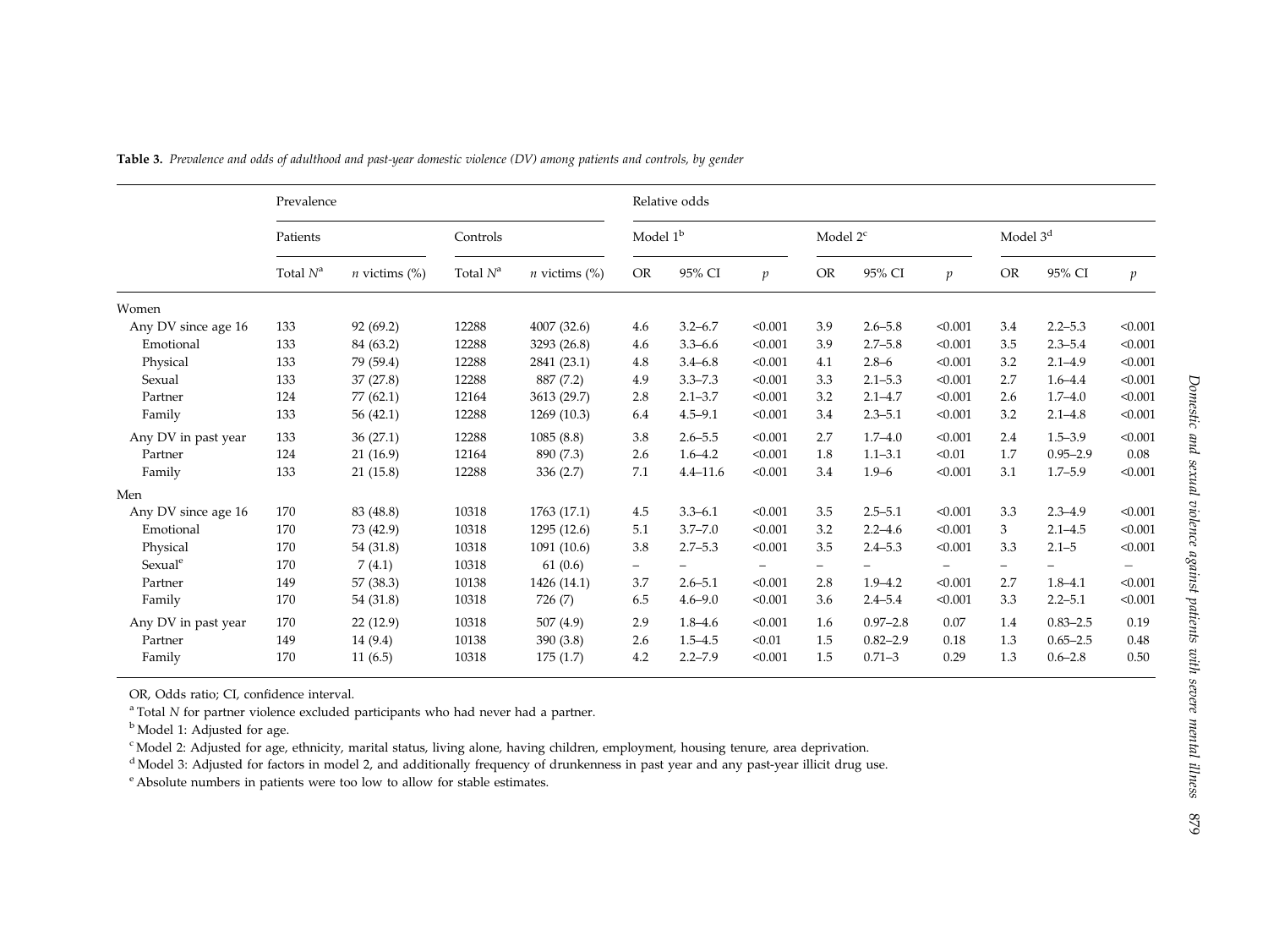|                                  | Prevalence |                           |             |                           |                      | Relative odds |               |            |              |               |                      |              |                |
|----------------------------------|------------|---------------------------|-------------|---------------------------|----------------------|---------------|---------------|------------|--------------|---------------|----------------------|--------------|----------------|
|                                  | Patients   |                           | Controls    |                           | Model 1 <sup>b</sup> |               |               | Model $2c$ |              |               | Model 3 <sup>d</sup> |              |                |
|                                  | Total N    | $N$ victims $\frac{6}{6}$ | Total $N^a$ | $N$ victims $\frac{6}{6}$ | <b>OR</b>            | 95% CI        | $\mathcal{V}$ | <b>OR</b>  | 95% CI       | $\mathcal{V}$ | <b>OR</b>            | 95% CI       | $\mathfrak{p}$ |
| Women                            |            |                           |             |                           |                      |               |               |            |              |               |                      |              |                |
| Any SA since age 16              | 129        | 79 (61.2)                 | 12289       | 2587 (21.1)               | 5.9                  | $4.1 - 8.5$   | < 0.001       | 5.8        | $3.9 - 8.6$  | < 0.001       | 4.4                  | $2.9 - 6.8$  | < 0.001        |
| Indecent exposure                | 129        | 45 (34.9)                 | 12289       | 1316 (10.7)               | 5.2                  | $3.6 - 7.6$   | < 0.001       | 5.5        | $3.5 - 8.4$  | < 0.001       | 4.2                  | $2.6 - 6.7$  | < 0.001        |
| Unwanted sexual touching         | 129        | 56 (43.4)                 | 12289       | 1567 (12.8)               | 5.6                  | $4.1 - 8.6$   | < 0.001       | 4.9        | $3.3 - 7.4$  | < 0.001       | 3.6                  | $2.3 - 5.6$  | < 0.001        |
| Serious sexual assaults          | 129        | 52 (40.3)                 | 12289       | 871 (7.1)                 | 9.3                  | $6.4 - 13.3$  | < 0.001       | 6.2        | $4.1 - 9.6$  | < 0.001       | 4.8                  | $3.0 - 7.7$  | < 0.001        |
| Domestic SA                      | 129        | 37 (28.7)                 | 6117        | 396 (6.5)                 | 5.8                  | $3.9 - 8.6$   | < 0.001       | 4.6        | $2.8 - 7.7$  | < 0.001       | 3.7                  | $2.1 - 6.5$  | < 0.001        |
| Non-domestic SA                  | 129        | 61 (47.3)                 | 6117        | 907 (14.8)                | 5.2                  | $3.6 - 7.4$   | < 0.001       | 6.6        | $4.3 - 10.2$ | < 0.001       | 5.2                  | $3.2 - 8.3$  | < 0.001        |
| Any SA in past year              | 129        | 13(10.1)                  | 12288       | 245(2.0)                  | 6                    | $3.3 - 10.9$  | < 0.001       | 2.9        | $1.4 - 5.8$  | < 0.01        | 2.1                  | $0.98 - 4.7$ | 0.05           |
| Men                              |            |                           |             |                           |                      |               |               |            |              |               |                      |              |                |
| Any SA since age 16              | 157        | 36 (22.9)                 | 10317       | 321(3.1)                  | 9.3                  | $6.3 - 13.7$  | < 0.001       | 6.2        | $3.7 - 10.4$ | < 0.001       | 5.5                  | $3.2 - 9.5$  | < 0.001        |
| Indecent exposure                | 157        | 12(7.6)                   | 10317       | 129(1.3)                  | 6.7                  | $3.6 - 12.4$  | < 0.001       | 4.8        | $2.1 - 10.7$ | < 0.001       | 4.5                  | $1.9 - 10.5$ | < 0.001        |
| Unwanted sexual touching         | 157        | 26(16.6)                  | 10317       | 193(1.9)                  | 10.9                 | $6.9 - 17.0$  | < 0.001       | 7.1        | $3.8 - 13.0$ | < 0.001       | 6.2                  | $3.2 - 11.8$ | < 0.001        |
| Serious sexual assaults          | 157        | 19(12.1)                  | 10317       | 56 $(0.5)$                | 24.4                 | 14.1-42.4     | < 0.001       | 7.8        | $3.6 - 16.9$ | < 0.001       | 6.3                  | $2.8 - 14.2$ | < 0.001        |
| Domestic SA <sup>e</sup>         | 157        | 7(4.5)                    | 5195        | 18(0.35)                  |                      |               |               |            |              |               |                      |              |                |
| Non-domestic SA                  | 157        | 32(20.4)                  | 5195        | 107(2.1)                  | 12.6                 | $8.1 - 19.4$  | < 0.001       | 12.4       | $5.9 - 25.7$ | < 0.001       | 10.9                 | $5.0 - 23.7$ | < 0.001        |
| Any SA in past year <sup>e</sup> | 157        | 5(3.2)                    | 10317       | 33 (0.32)                 |                      |               |               |            |              |               |                      |              |                |

<span id="page-5-0"></span>Table 4. Prevalence and odds of adulthood and past-year sexual assaults (SA) among patients and controls, by gender

<sup>a</sup> Perpetrator of sexual assaults was asked about in all patient participants but only a random half of control participants; reflected in total N for domestic and non-domestic SA.

<sup>b</sup> Model 1: Adjusted for age.

c Model 2: Adjusted for age, ethnicity, marital status, living alone, having children, employment, housing tenure, area deprivation.

<sup>d</sup> Model 3: Adjusted for factors in model 2, and additionally frequency of drunkenness in past year and any past-year illicit drug use.

<sup>e</sup> Absolute numbers in patients were too low to allow for stable estimates.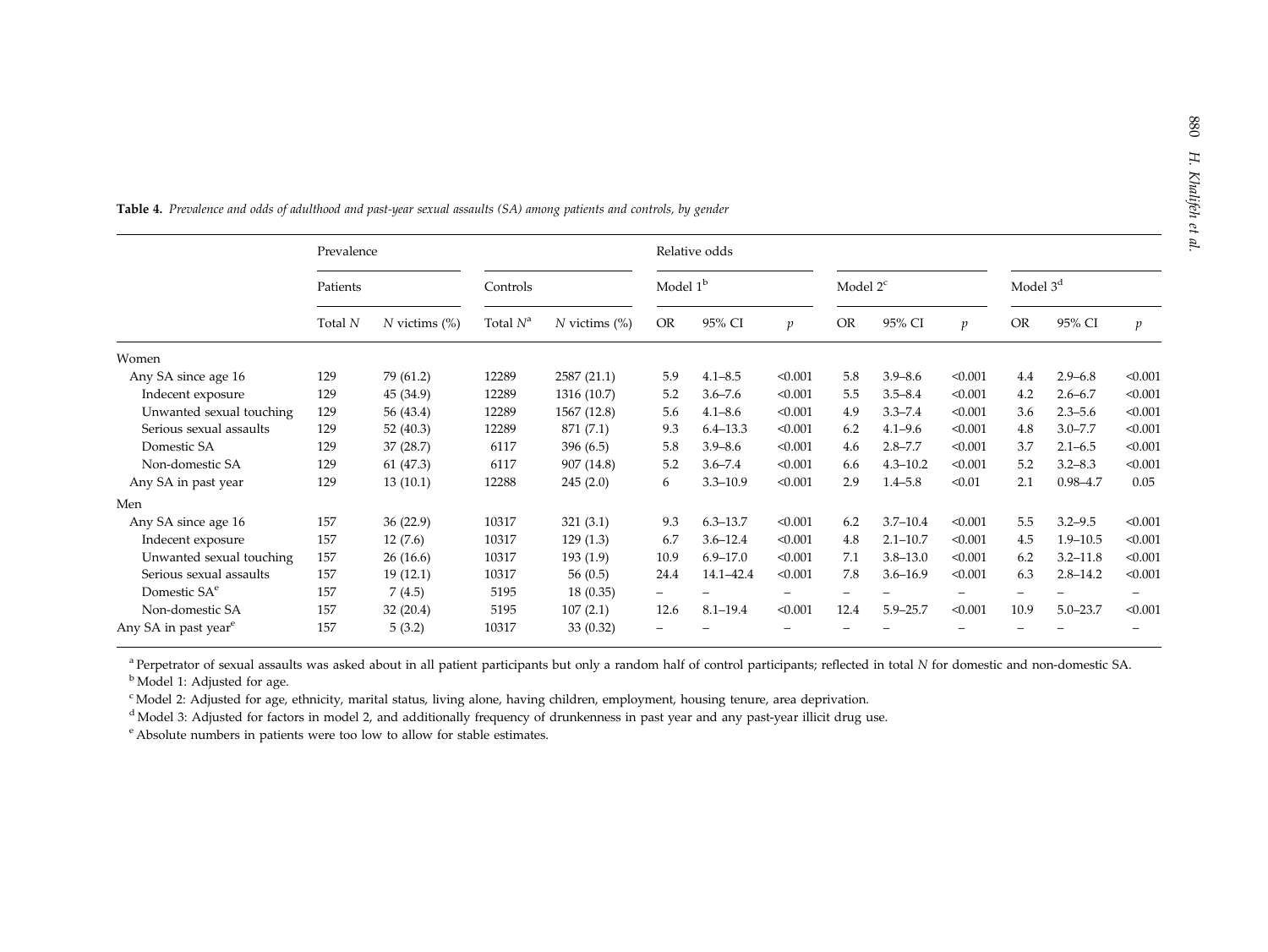<span id="page-6-0"></span>

Fig. 1. Prevalence and adjusted odds for domestic violence (DV) and sexual assault (SA) victimization.

#### Sample flow and characteristics

We recruited 361/697 eligible patients (52% response rate). Of the 345 participants aged 18–59 years, 303 (88%) took part in the self-completion module on domestic/sexual violence; non-respondents did not differ from respondents in terms of age, sex or educational attainment (data not shown). In total, 46 031 people participated in the 2011/12 ONS CSEW survey (72% response rate). Of the 28 324 participants aged 18–59 years, 22 606 (80%) took part in the selfcompletion module on domestic/sexual violence; non-respondents were more likely to be older and unemployed.

[Table 2](#page-3-0) shows sample characteristics. Patients with SMI had greater levels of social deprivation than the comparison group. Sixty percent  $(n=181)$  had a diagnosis of schizophrenia and 53% ( $n=162$ ) had a history of involuntary admission to hospital.

## Domestic violence: prevalence and relative odds ([Table 3](#page-4-0) and Fig. 1)

Comparing SMI patients with controls, adulthood domestic violence was reported by 69% v. 33% of women [OR adjusted for socio-demographics (aOR) 3.9, 95% confidence interval (CI) 2.6–5.8] and 49% v. 17% of men (aOR 3.5, 95% CI 2.5–5.1), respectively.

The relative adjusted odds for each of the different forms of lifetime DV (emotional/physical/sexual; and partner/family) were elevated around 3- to 4-fold among both men and women with SMI at the 5%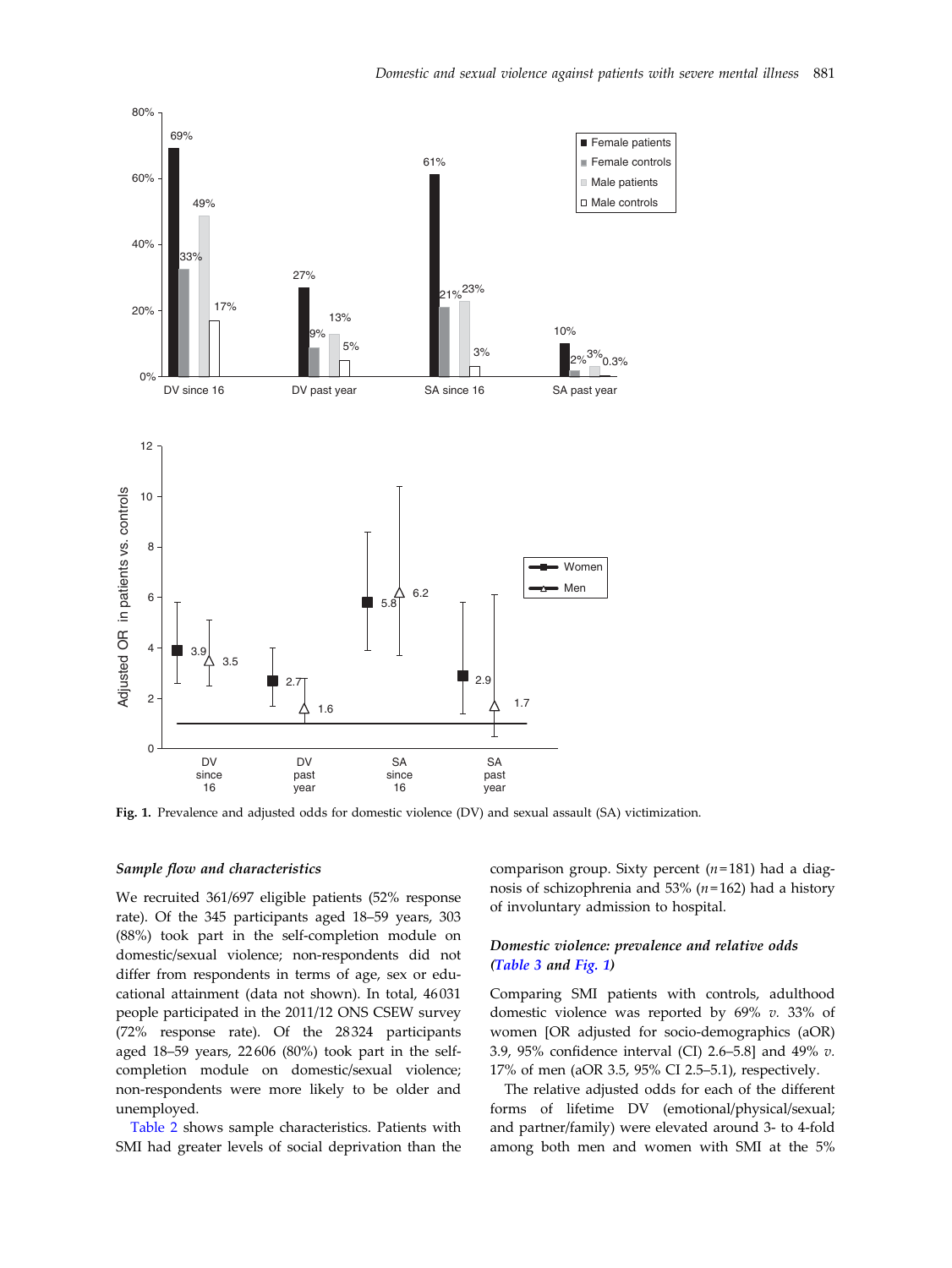|                                           | Patients           |                                               | Controls           |                                               |                                          |  |  |
|-------------------------------------------|--------------------|-----------------------------------------------|--------------------|-----------------------------------------------|------------------------------------------|--|--|
|                                           | Total N<br>victims | N victims reporting<br>consequence/disclosure | Total N<br>victims | N victims reporting<br>consequence/disclosure | $p$ value for<br>patients v.<br>controls |  |  |
| Consequences of serious sexual assaults   |                    |                                               |                    |                                               |                                          |  |  |
| Any adverse impact                        | 95.9               | 47 (95.9)                                     | 827                | 648 (78.4)                                    | < 0.01                                   |  |  |
| Physical injuries/disease                 | 49                 | 24 (49)                                       | 827                | 334 (40.4)                                    | 0.35                                     |  |  |
| Psychological/social                      | 91.8               | 45 (91.8)                                     | 827                | 531 (64.2)                                    | < 0.001                                  |  |  |
| Suicide attempt                           | 53.1               | 26(53.1)                                      | 827                | 28(3.4)                                       | < 0.001                                  |  |  |
| Disclosure of serious sexual assaults     |                    |                                               |                    |                                               |                                          |  |  |
| To anyone                                 | 75.5               | 37 (75.5)                                     | 827                | 481 (58.2)                                    | 0.02                                     |  |  |
| Friends/relatives/neighbours              | 51                 | 25(51)                                        | 827                | 387 (46.8)                                    | 0.86                                     |  |  |
| Health professional (e.g. doctor,         | 42.9               | 21 (42.9)                                     | 827                | 127(15.4)                                     | < 0.001                                  |  |  |
| nurse, mental health social worker, etc.) |                    |                                               |                    |                                               |                                          |  |  |
| Police                                    | 36.7               | 18 (36.7)                                     | 827                | 129(15.6)                                     | < 0.001                                  |  |  |
| Other                                     | 22.4               | 11(22.4)                                      | 827                | 164 (19.8)                                    | 0.76                                     |  |  |

Table 5. Serious sexual assaults: frequency of adverse effects and disclosure among patient and control female victims

significance level. Absolute number for sexual domestic violence in men was too low for stable estimates. Past-year domestic violence was reported by 27% v. 9% of women (aOR 2.7, CI 1.7–4.0) and 13% v. 5% of men (aOR 1.6, 95% CI 1.0–2.8) with and without SMI, respectively, with elevated odds for both partner and family violence among women with SMI (further detailed analyses are reported in [Table 3](#page-4-0)).

Among victims of domestic violence, a greater proportion of victims with SMI than control victims experienced family violence (61% v. 32% among women and  $65\%$  v. 41% among men;  $p<0.001$ ) (online Supplementary Table S1).

## Sexual assaults: prevalence and relative odds ([Table 4](#page-5-0) and [Fig. 1\)](#page-6-0)

Comparing SMI patients with controls, adulthood sexual assaults were reported by  $61\%$  v. 21% of women (aOR 5.8, 95% CI 3.9–8.6) and 23% v. 3% of men (aOR 6.2, 95% CI 3.7–10.4), respectively. Adulthood serious SSA were reported by 40% v. 7% of women (aOR 6.2, 95% CI 4.1–9.6) and 12% v. 0.5% of men (aOR 7.8, 95% CI 3.6–16.9), respectively. Past-year sexual assaults were reported by  $10\%$  v. 2% of women (aOR 2.9, 95% CI 1.4–5.8). Absolute numbers among men were too low to allow for stable estimates.

The proportion of sexual assaults by perpetrator is shown in online Supplementary Table 1.

## The effect of adjusting for substance misuse ([Tables 3](#page-4-0) and [4](#page-5-0))

The adjustment for substance misuse in addition to socio-demographics resulted in a reduction in the ORs by 4–22% for domestic violence and 6–26% for sexual assaults. ORs at the 5% significance level remained elevated for lifetime and past-year violence, apart from past-year domestic violence in men (aOR 1.4, CI 0.82–2.5).

#### SSA: impact and reporting (Table 5)

These outcomes were only estimated for female victims of SSA, as the absolute number of male victims was too low for stable estimates. Compared to female victims without SMI, victims with SMI were more likely to report adverse psychological/social effects (92% v. 64%,  $p$ <0.001) and attempted suicide (53% v. 3%,  $p$ <0.001) as a result of experiencing SSA, but equally likely to report physical illness or injury (49% v. 40%,  $p=0.35$ ) as a result of experiencing SSA. Women with SMI who were victims were more likely than control victims to disclose their experiences to health professionals (43% v. 15%,  $p<0.001$ ) and to the police (37%  $v. 16\%$ ,  $p<0.001$ ), but a similar proportion disclosed to informal networks in the two groups.

#### Gender and risk of domestic and sexual violence

Among both patients and controls, women had around 6- to 9-fold elevated odds of being victims of sexual violence, 2- to 3-fold elevated odds of partner violence, and 30–40% elevated odds of family violence (the latter did not meet statistical significance at 5% level among patients) (online Supplementary Table S2).

## Sensitivity analysis

The results of sensitivity analyses, which compared adulthood and past-year domestic and sexual violence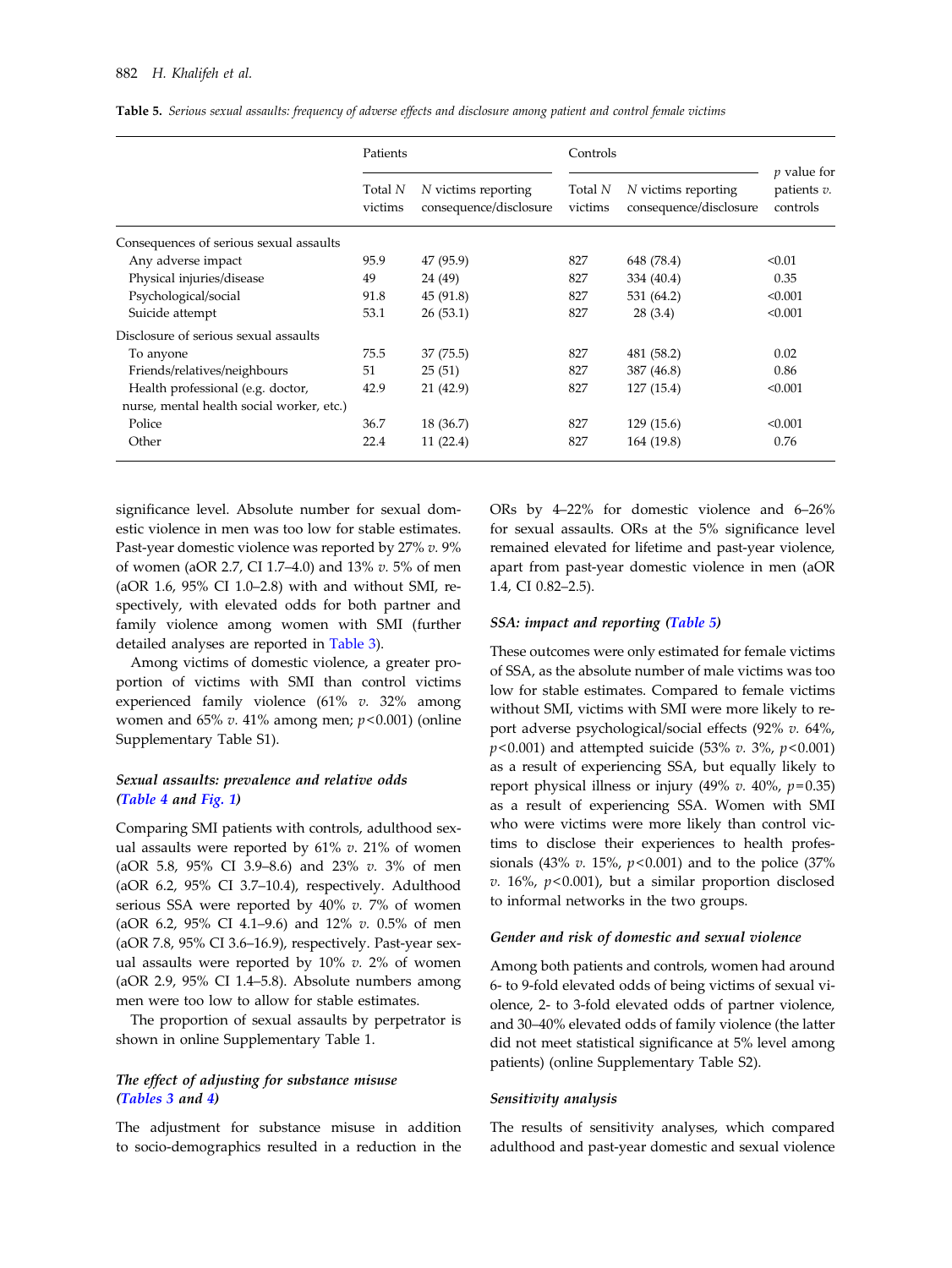in the patient sample with London-based controls, are shown in online Table S3. The adjusted ORs were 5–9 times higher among women with SMI, and 4–7 times higher among men with SMI (with wide CIs, but all exceeding 1 at the 95% significance level). Online Supplementary Fig. S1 summarizes the adjusted ORs from the analyses comparing the patient sample with both London-based controls and national-based controls. The point estimates for the adjusted ORs were higher in London-based comparisons, but the CIs were wide and overlapped with those from nationalbased comparisons.

#### Discussion

This study compared the prevalence of domestic and sexual violence against patients with SMI under the on-going care of mental health services with a general population control group, and found a high prevalence and markedly excess odds of these experiences among patients with SMI. Among domestic violence victims, family violence was experienced by a greater proportion of SMI than control victims. Women with SMI were more likely to attempt suicide as a result of SSA than female victims without SMI, and more likely to disclose sexual violence to health professionals and the police.

The prevalence estimates for domestic and sexual violence among women with SMI are in line with previous studies (Goodman et al. [1997;](#page-10-0) Teplin et al. [2005;](#page-11-0) Hughes et al. [2012](#page-11-0)). To our knowledge, no past studies have compared domestic violence in psychiatric patients with a general population control sample (Oram et al. [2013](#page-11-0)). We found that people with diagnosed SMI in contact with psychiatric services had 2- to 4-fold elevated odds of all subtypes of domestic violence (emotional, physical and sexual) compared to the general population. These findings suggest that clinicians should routinely enquire not just about physical domestic violence, but also emotional and sexual abuse – especially given the increasing evidence that emotional abuse may have a greater health impact than physical violence (Yoshihama et al. [2009;](#page-11-0) Jewkes, [2010\)](#page-11-0). The relationship between experiencing violence and SMI is likely to be bi-directional (Danielson et al. [1998;](#page-10-0) Chen et al. [2010](#page-10-0); Jonas et al. [2014\)](#page-11-0), but we report increased risk of recent violence occurring after illness onset. In this study, substance misuse appeared to account for a proportion of the excess violence risk, and may be a suitable target for intervention, although the direction of causality is unclear, since being a victim can lead to increased substance misuse as a coping mechanism (Coker et al. [2002](#page-10-0)).

We found that family violence comprised a greater proportion of overall domestic and sexual violence experiences among victims with SMI than general population victims (Krug, [2002\)](#page-11-0). People with SMI are known to have elevated risks of childhood maltreatment, and abuse by family members, including parents, may extend into adulthood (Varese et al. [2012](#page-11-0)). Most domestic violence prevention policies among working-age adults have focused on partner violence, but our findings suggest that interventions among patients with SMI also need to target family violence.

We detected a 6- to 8-fold elevation in the odds of sexual assault among both men and women with SMI. This is lower than the 17-fold risk reported in a recent US study (Teplin et al. [2005\)](#page-11-0), but we adjusted for a broader range of confounders, and included estimates for lifetime rather than just past-year sexual assaults (where prevalence is low and estimates are imprecise). Half of the women with SMI who experienced SSA reported attempting suicide as a result of these experiences. In patients with SMI, suicide attempts may be seen as a direct result of acute psychotic relapse (Fialko et al. [2006](#page-10-0)), with under-detection of trauma and related post-traumatic stress disorder as a trigger for suicidal behaviour.

The finding of substantially elevated risk of domestic and sexual violence victimization among patients with SMI mirrors the findings of a high prevalence of all types of victimization, including violent crime by strangers or acquaintances (Bengtsson-Tops & Ehliasson, [2012;](#page-10-0) Katsikidou et al. [2013\)](#page-11-0), as well as non-violent crime such as thefts, burglaries and criminal damage (Teplin et al. [2005\)](#page-11-0). Future research should explore shared and unique risk factors for these victimization experiences, in order to guide effective interventions. Patients with an abuse history may benefit from trauma-focused psychological therapy (Warshaw et al.  $2013$ ; WHO,  $2013b$ ). These interventions have an evidence base in non-psychiatric populations, mainly in antenatal or accident and emergency settings, but their effectiveness for patients with SMI has not been fully explored (Mueser et al. [2008](#page-11-0)).

Among victims of sexual assault, a higher proportion of SMI than control victims reported their experiences to the police, but there is evidence that they are often disbelieved and discriminated against within the criminal justice system (Hester, [2013;](#page-11-0) Pettit et al. [2013\)](#page-11-0). Only 43% of patients had disclosed their experiences to a healthcare professional, despite the fact that this patient population had received intensive support from psychiatric services for at least a year in order to be included in the study. Health professionals often fail to detect trauma histories in patients with SMI, or where they do detect it, they often fail to address it in patients' management plans, (Howard et al. [2010;](#page-11-0) Nyame et al. [2013\)](#page-11-0). This may lead to treatment resistance for the primary mental disorder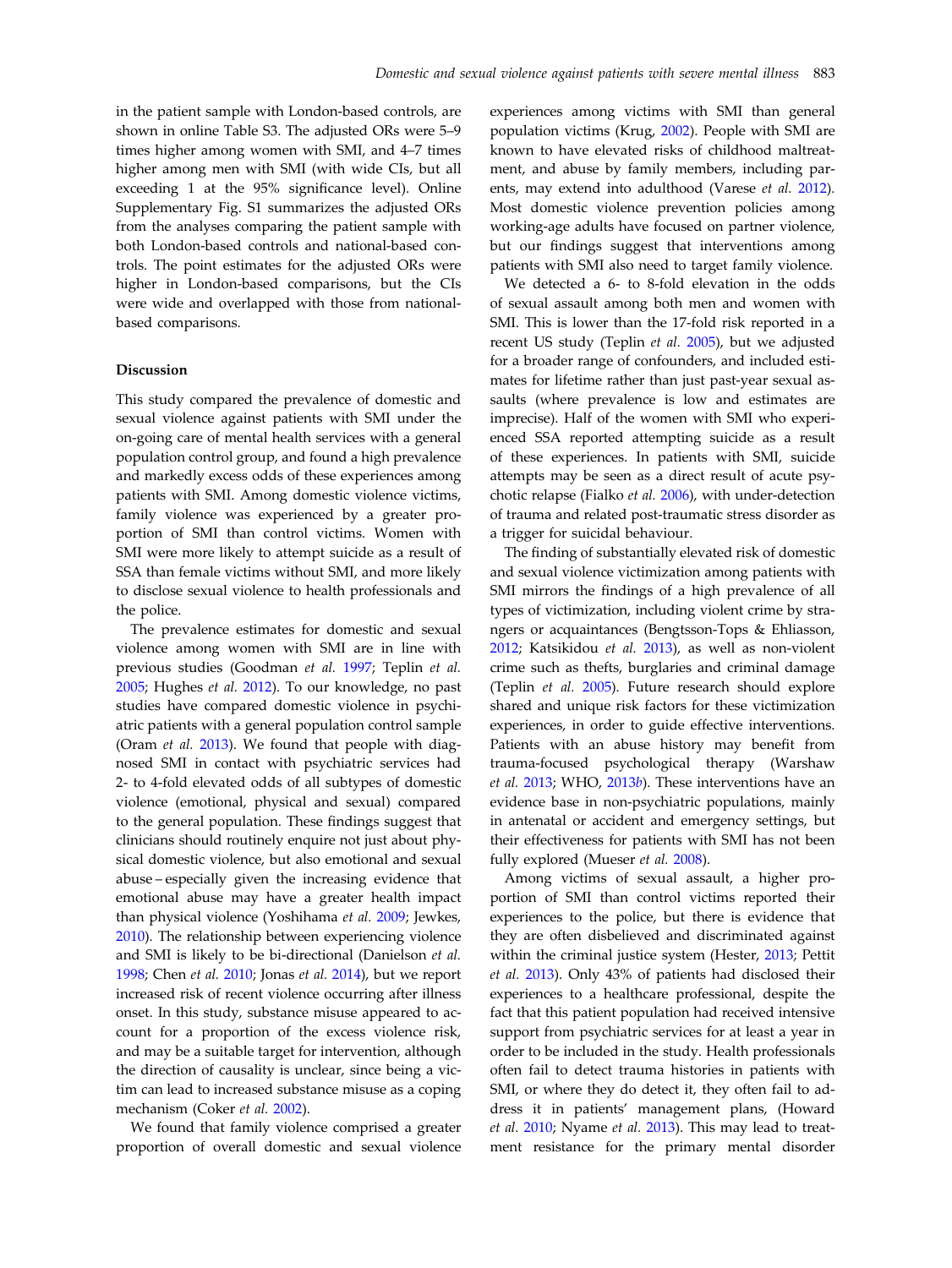(Mueser et al. [2002\)](#page-11-0). There is therefore a need for interventions that improve detection of violence by healthcare professionals, and the provision of subsequent support. There is evidence from a pilot study that a complex intervention which includes reciprocal training of mental health and domestic violence sector professionals, and a care pathway with integrated advocacy services, can improve detection and outcomes of domestic violence among psychiatric patients (Trevillion et al. [2014\)](#page-11-0). Our findings suggest the need to include screening and support for sexual assaults in such interventions. Effective interventions would require joint working with voluntary sector organization and the criminal justice system (Krug, [2002;](#page-11-0) WHO, [2013](#page-11-0)b).

Strengths of this study include: the large randomly selected sample; reliable, validated measures of violence experiences; hypothesis-based analyses and careful adjustment for confounders. We adjusted for a broader range of confounders than most previous related studies (Hughes et al. [2012;](#page-11-0) Oram et al. [2013](#page-11-0)), including adjustment for demographics and individual/area deprivation. We also explored potential mediation by substance misuse. One limitation is the lack of data on violence perpetration among controls, so we could not adjust for the potential mediating effect of this factor.

Potential limitations include the cross-sectional nature of the study, which precludes firm conclusions about direction of causality. All patients had been under the care of mental health services for more than 1 year, so by definition past-year violence would have occurred after the onset of SMI (notwithstanding measurement error). Nonetheless the causal direction remains uncertain, since patients with SMI may have had historical victimization experiences, which may put them at risk of recent violence.

The response rate was somewhat low at 52%, but we researched a sensitive topic in a hard-to-reach population. Although domestic and sexual violence are sensitive topics for any group, they may be even more sensitive and complex for patients in secondary mental healthcare to discuss. This is because this particular group suffers from stigma related to violence risk (Link et al. [1999](#page-11-0)), and may worry about additional consequences of disclosure such as involuntary hospital admission (Pettit et al. [2013](#page-11-0)). We used a rigorous random sampling procedure rather than a convenience sample (unlike many previous related studies) (Hughes et al. [2012;](#page-11-0) Oram et al. [2013\)](#page-11-0), and nonresponders had the same demographic profile (in terms of age and sex) as participants. We did not have additional details on the characteristics of nonresponders, so it is difficult to comment on the likely magnitude and direction of non-response bias.

It is worth noting that this study relates to patients with SMI in contact with secondary mental health services, so the findings may not generalize to those with similar mental disorders who do not require on-going psychiatric care. In national UK surveys, two thirds of patients with a diagnosis of a psychotic disorder were found to be in contact with mental health services (McManus et al. [2010](#page-11-0)). Those in contact with services may be at increased risk of victimization, due to a potential excess of risk factors such as social isolation, substance misuse or violence perpetration.

The crime survey definition of domestic violence does not have sufficient detail on context, severity and frequency to allow a distinction between recurrent, controlling severe abuse and incidents of violence reflecting relationship couple tension (Johnson, [2006](#page-11-0)). Reporting bias is possible, since patients and controls may have different thresholds for disclosing violence, although there is no evidence to suggest that people with SMI over-report these experiences (Goodman et al. [1999](#page-10-0)). Residual confounding is possible. This general population control sample may have included a small proportion of people with SMI (<3%) (Health and Social Care Information Centre, [2013\)](#page-10-0) although the effect of this would have been to have biased the ORs closer to the null. We compared a London-based patient sample with a national control sample (to ensure adequate power), but violence prevalence did not differ by region of residence in the control group (ONS, [2013](#page-11-0)). The findings from the sensitivity analysis, which compared patients to London-based controls, were consistent with those comparing patients to national-based controls.

## Conclusion

Men and women with SMI who are under the on-going care of psychiatric services are 2–8 times more likely to experience sexual and domestic violence than the general population, with a high relative burden of family violence. Women with SMI are more likely than women in the general population to suffer psychological ill health and attempt suicide following sexual assaults, but most do not disclose violence to healthcare professionals. Healthcare professionals need to work closely with the voluntary sector and criminal justice system in order to effectively address the high burden of violence in this population. Potentially effective support includes advocacy and trauma-focused psychological interventions (Mueser et al. [2008](#page-11-0); Trevillion et al. [2014\)](#page-11-0). Healthcare professionals need to consider victimization as a potential trigger for suicide attempts among patients. Future research should explore reasons for non-disclosure to healthcare professionals, and test the effectiveness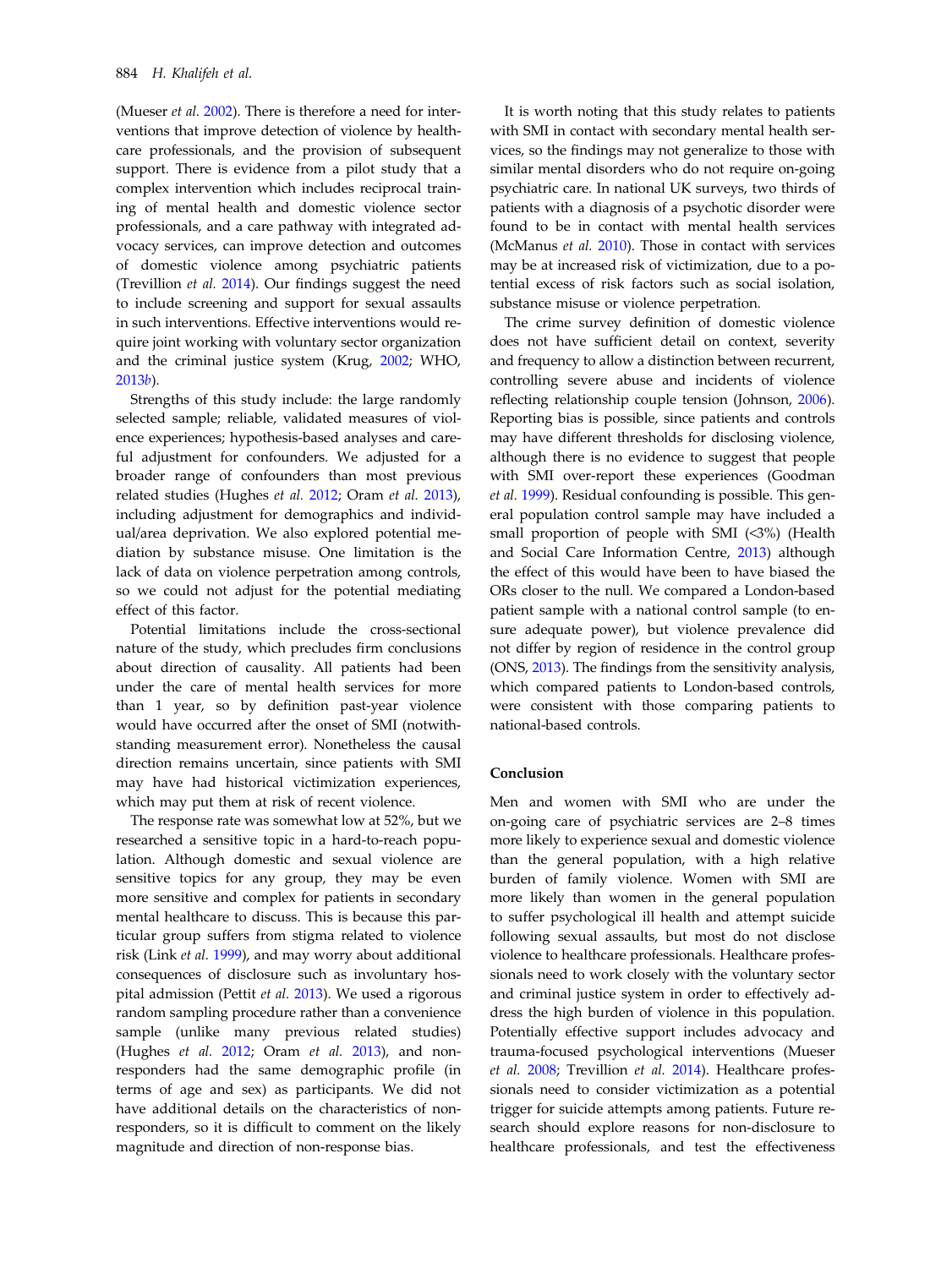<span id="page-10-0"></span>of interventions to improve the detection of victimization and support offered by mental healthcare professionals.

## Supplementary material

For supplementary material accompanying this paper visit http://dx.doi.org/10.1017/S0033291714001962.

## Acknowledgements

We acknowledge the support of Camden & Islington South London & Maudsley NHS Foundation Trusts. We acknowledge the CSEW Principal Investigator (Office for National Statistics), sponsors (Home Office, Ministry of Justice, Office for National Statistics), data collectors (TNS-BMRB: Taylor Nelson Sofres–British Media Research Bureau) and the UK Data Archive. We thank Kirsty Collins and Megan Lawrence from the Mental Health Support Network for help with recruitment. We are grateful for all the patients and healthcare professionals who took part in this study. The views expressed in this publication are those of the authors alone, and not necessarily those of the NHS, the National Institute for Health Research or the Department of Health. H. Khalifeh was supported by a MRC Population Health Sciences Fellowship (reference G0802432/1); P. Moran, J. Hogg, C. Hart, R. Borschmann and K. Dean were supported by a Big Lottery grant (C247A1198); L. Howard was supported by a National Institute for Health Research NIHR Research Professorship (NIHR-RP-R3-12-011) and P. Moran and L. Howard were also supported by the National Institute for Health Research (NIHR) Mental Health Biomedical Research Centre at South London and Maudsley NHS Foundation Trust and King's College London. The funders and sponsors played no role in the design and conduct of the study; collection, management, analysis, and interpretation of the data; and preparation, review, or approval of the manuscript.

## Declaration of Interest

L. M. Howard was a member of the NICE (National Institute for Clinical Excellence) Programme Development Group on Preventing and Reducing Domestic Violence and a member of the guideline development group for the WHO clinical and policy guidelines: Responding to intimate partner violence and sexual violence against women.

## References

Abramsky T, Watts C, Garcia Moreno C, Devries K, Kiss L, Ellsberg M, Jansen H, Heise L (2011). What factors are

associated with recent intimate partner violence? findings from the WHO multi-country study on women's health and domestic violence. BMC Public Health 11, 109.

- Bengtsson-Tops A, Ehliasson K (2012). Victimization in individuals suffering from psychosis: a Swedish cross-sectional study. Journal of Psychiatric and Mental Health Nursing 19, 23–30.
- Chen LP, Murad MH, Paras ML, Colbenson KM, Sattler AL, Goranson EN, Elamin MB, Seime RJ, Shinozaki G, Prokop LJ, Zirakzadeh A, Chen LP, Murad MH, Paras ML, Colbenson KM, Sattler AL, Goranson EN, Elamin MB, Seime RJ, Shinozaki G, Prokop LJ, Zirakzadeh A (2010). Sexual abuse and lifetime diagnosis of psychiatric disorders: systematic review and meta-analysis. Mayo Clinic Proceedings 85, 618–629.
- Choe JY, Teplin LA, Abram KM (2008). Perpetration of violence, violent victimization, and severe mental illness: Balancing public health concerns. Psychiatric Services 59, 153–164.
- Coker AL, Davis KE, Arias I, Desai S, Sanderson M, Brandt HM, Smith PH (2002). Physical and mental health effects of intimate partner violence for men and women. American Journal of Preventive Medicine 23, 260–268.
- Danielson KK, Moffitt TE, Caspi A, Silva PA (1998). Comorbidity between abuse of an adult and DSM-III-R mental disorders: Evidence from an epidemiological study. American Journal of Psychiatry 155, 131–133.
- Devries KM, Mak JY, Bacchus LJ, Child JC, Falder G, Petzold M, Astbury J, Watts CH (2013). Intimate partner violence and incident depressive symptoms and suicide attempts: a systematic review of longitudinal studies. PLoS Medicine 10, 11.
- Ellsberg M, Jansen HAFM, Heise L, Watts CH, Garcia-Moreno C (2008). Intimate partner violence and women's physical and mental health in the WHO multi-country study on women's health and domestic violence: an observational study. Lancet 371, 1165–1172.
- Feder G, Wathen CN, Macmillan H (2013). An evidence-based response to intimate partner violence: WHO guidelines. Journal of the American Medical Association 310, 479–480.
- Fialko L, Freeman D, Bebbington PE, Kuipers E, Garety PA, Dunn G, Fowler D (2006). Understanding suicidal ideation in psychosis: findings from the Psychological Prevention of Relapse in Psychosis (PRP) trial. Acta Psychiatrica Scandinavica 114, 177–186.
- Goodman LA, Rosenberg SD, Mueser KT, Drake RE (1997). Physical and sexual assault history in women with serious mental illness: Prevalence, correlates, treatment, and future research directions. Schizophrenia Bulletin 23, 685–696.
- Goodman LA, Thompson KM, Weinfurt K, Corl S, Acker P, Mueser KT, Rosenberg SD (1999). Reliability of reports of violent victimization and posttraumatic stress disorder among men and women with serious mental illness. Journal of Traumatic Stress 12, 587–599.
- Health and Social Care Information Centre (2013). HES-MHMDS Data Linkage Report. HSCIE: Leeds.